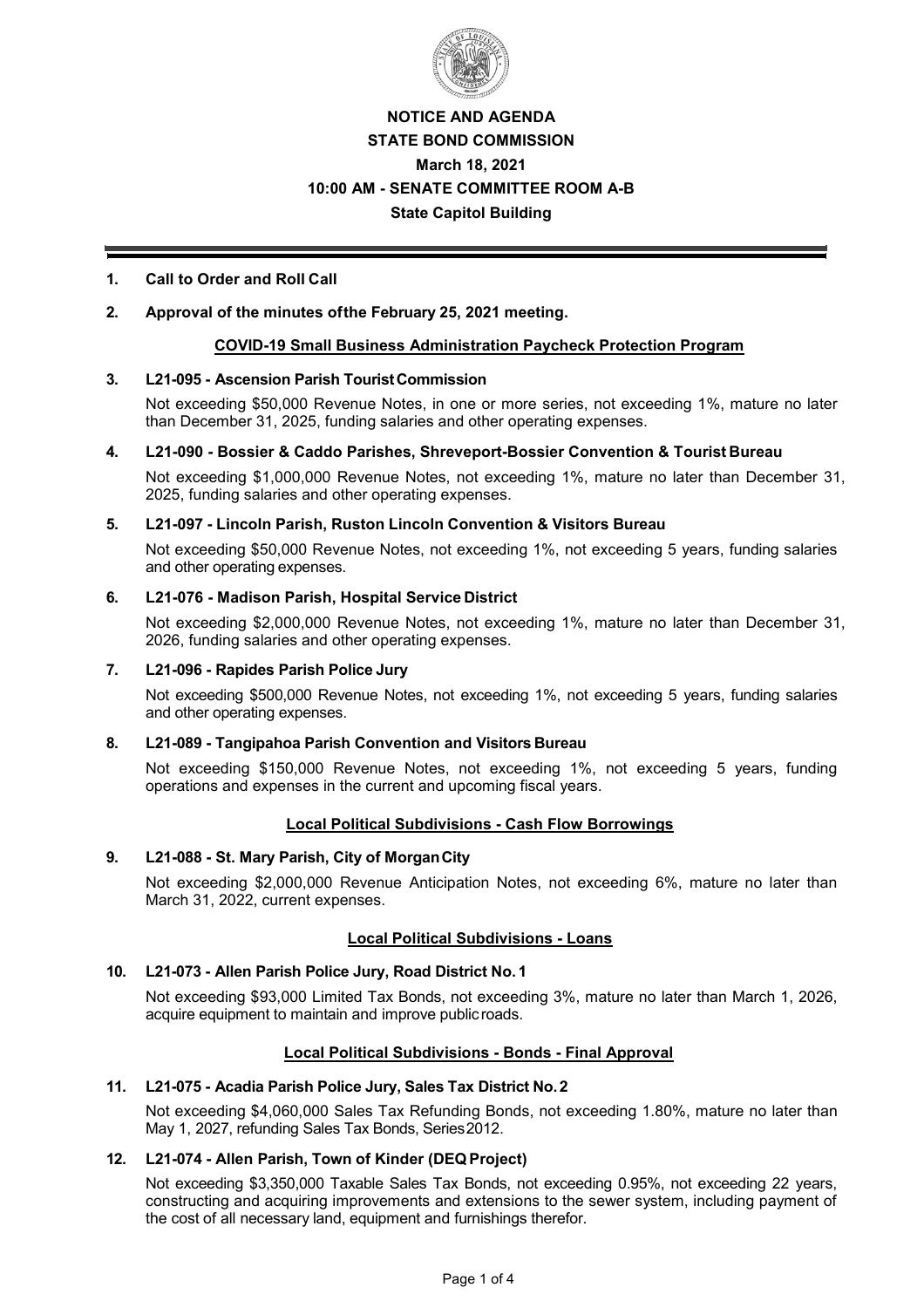# **13. L21091 Allen Parish, Town of Kinder**

Not exceeding \$4,500,000 Sewer Revenue Refunding Bonds, not exceeding 5%, mature no later than March 1, 2051, **(1)** refunding all or a portion of Sewer Revenue Bonds, Series 2010 and **(2)**  funding a reserve fund or purchasing a reserve fund surety, if necessary.

# **14. L21092 Allen Parish School Board, School District, Ward1**

Not exceeding \$2,500,000 General Obligation School Refunding Bonds, not exceeding 5%, mature no later than March 1, 2032, **(1)** refunding all or a portion of General Obligation School Bonds, Series 2012 and **(2)** funding a reserve fund, if necessary.

# **15. L21093 Allen Parish School Board, School District No. 5**

Not exceeding \$5,500,000 General Obligation School Refunding Bonds, not exceeding 5%, mature no later than March 1, 2032, **(1)** refunding all or a portion of General Obligation School Bonds, Series 2012 and **(2)** funding a reserve fund, if necessary.

# **16. L21080 Ascension Parish, City of Gonzales**

Not exceeding \$4,500,000 Hotel Occupancy Tax Bonds, in one or more series, not exceeding 4.75%, not exceeding 20 years, **(1)** acquiring, constructing, furnishing and equipping the PACE Center and **(2)** funding a debt service reserve fund, if necessary.

# 17. L21-084 - DeSoto Parish School Board

Not exceeding \$9,400,000 Sales Tax Refunding Bonds, not exceeding 3%, mature no later than May 1, 2032, refunding Sales Tax Bonds, Series 2012.

# **18. L21085 Iberia Parish School Board, Parishwide School District**

Not exceeding \$6,800,000 General Obligation School Refunding Bonds, not exceeding 4%, mature no later than March 1, 2034, refunding General Obligation School Bonds, Series 2014.

# **19. L21081 Iberville Parish School Board, Consolidated School District No. 5**

Not exceeding \$3,500,000 Limited Tax Refunding Bonds, not exceeding 3%, mature no later than March 1, 2028, refunding Limited Tax Bonds, Series 2014.

### **20. L21077 Lafayette Parish, Waterworks District South**

Not exceeding \$3,000,000 Water Revenue Bonds, not exceeding 2%, mature no later than August 1, 2031, **(1)** approximately \$2,330,000 Bonds, refunding Water Revenue Bonds, Series 2013 and 2018 and **(2)** approximately \$670,000 Bonds, acquiring and constructing improvements, extensions and renovations to the waterworks system.

#### **21. L21079 Ouachita Parish, Town of Sterlington**

Not exceeding \$2,000,000 Revenue Refunding Bonds, Series 2021, not exceeding 5%, not exceeding 15 years, refunding Sports Complex Concessions Facility and Parking Facility Bonds, Series 2018.

#### **22. L21083 Ouachita Parish School Board, East Ouachita School District**

Not exceeding \$6,200,000 General Obligation School Refunding Bonds, taxable or tax-exempt, not exceeding 4%, mature no later than March 1, 2032, refunding all or a portion of General Obligation School Bonds, Series 2012.

#### **23. L21087 Rapides Parish Police Jury**

Not exceeding \$15,100,000 Taxable General Obligation Refunding Bonds, not exceeding 5%, mature no later than March 1, 2033, refunding General Obligation Bonds, Series 2013.

# 24. L21-038 - St. Landry Parish, Town of Leonville

Not exceeding \$6,000,000 Water and Sewer Revenue Refunding Bonds, in one or more series, not exceeding 5%, mature no later than October 16, 2054, **(1)** refunding Sewer Revenue Notes, Series 2001A and 2001B and Water Revenue Notes, Series 2014A and 2014B and **(2)** funding a reserve fund or purchasing a reserve fund surety, ifnecessary.

#### **25. L21086 St. Tammany Parish, Fire Protection District No. 3**

Not exceeding \$500,000 Limited Tax Bonds, not exceeding 5%, mature no later than March 1, 2030, acquiring, constructing and improving fire protection and emergency medical service facilities, vehicles and equipment.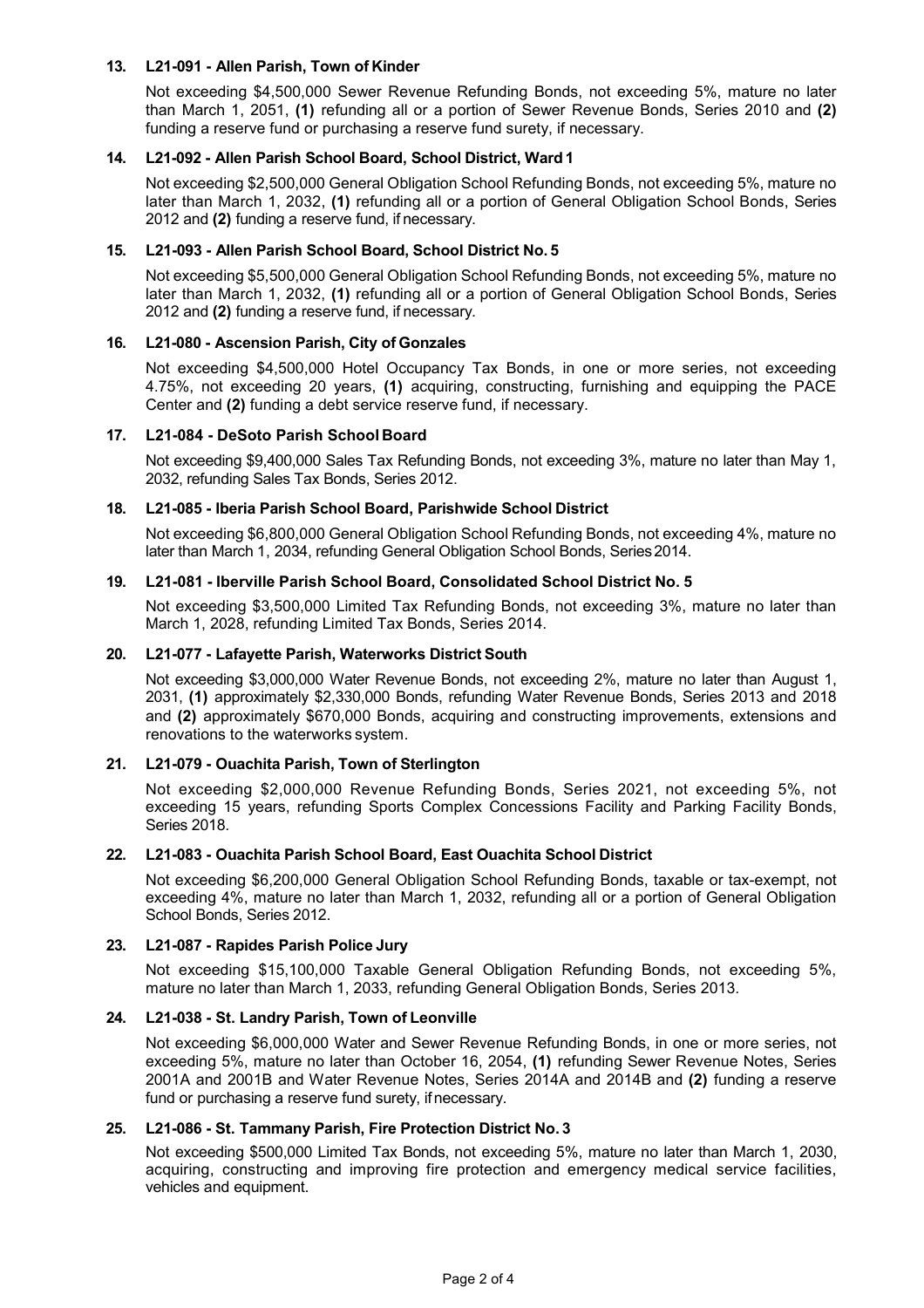# **26. L21082 Tangipahoa Parish School Board**

Not exceeding \$23,000,000 Sales Tax Bonds, Series 2021, not exceeding 5%, not exceeding 20 years, **(1)** capital improvements to the public school system (including but not limited to acquiring, constructing, erecting, improving, maintaining and equipping schools and school related facilities) and **(2)** funding a reserve fund, if required.

# **27. L21078 Vernon Parish Police Jury**

Not exceeding \$5,700,000 General Obligation Refunding Bonds, not exceeding 4%, mature no later than March 1, 2036, refunding all or a portion of General Obligation Bonds, Series 2011.

# **28. L21094 Washington Parish, Town of Franklinton**

Not exceeding \$2,700,000 Water and Sewer Revenue Refunding Bonds, in one or more series, not exceeding 5%, not exceeding 30 years, **(1)** refunding Water Revenue Bonds, Series 1996 and Sewer Revenue Bonds, Series 2002 and Series 2008 and **(2)** funding a debt service reserve fund, if necessary.

# **Political Subdivisions - Bonds**

# **29. S21006 Louisiana Community Development Authority (Vermilion Parish School Recovery Project)**

Not exceeding \$30,000,000 Revenue Bonds, in one or more series, taxable or tax-exempt, not exceeding 5% fixed or variable rate or rates, not exceeding 20 years, damage demolition, repair, reconstruction, restoration and improvement of public school facilities.

# **30. S21008 Louisiana Community Development Authority (Entergy Louisiana, LLC Project)**

Not exceeding \$198,680,000 Revenue Refunding Bonds, Series 2021, not exceeding 10%, mature no later than April 1, 2049, refunding Refunding Revenue Bonds, Series 2016A and Series 2016B.

# **Public Trust - Final Approval**

# **31. S21007 Louisiana Public Facilities Authority (University of New Orleans Research and Technology Foundation, Inc. Student HousingProject)**

Not exceeding \$40,000,000 Revenue Refunding Bonds (NSTSD), in one or more series, taxable and taxexempt, not exceeding 5%, mature no later than September 1, 2035, **(1)** refunding all or a portion of Series 2014 Bonds and **(2)** funding a debt service reserve fund, if necessary.

# **32. S21009 Louisiana Public Facilities Authority (Mentorship STEAM Academy Project)**

Not exceeding \$13,000,000 Revenue Bonds, in one or more series, taxable and/or tax-exempt, not exceeding 7% fixed or variable (convertible) rate, not exceeding 40 years, **(1)** financing the acquisition and equipping of existing facilities for operation of a ninth through twelfth grade tuition free public charter school in Baton Rouge, including the acquisition of land and **(2)** funding a reserve fund, if necessary.

# **Ratifications and or Amendments to Prior Approvals**

# **33. L20394B East Baton Rouge Parish, Visit Baton Rouge**

Amendment of a prior approval granted on December 17, 2020, to reflect change in cost of issuance and professionals.

**34. S18-017B - Louisiana Community Development Authority (Bossier Parish Public Improvement Project)**

Amendment of prior approvals granted on July 19, 2018, and March 21, 2019, to reflect change in cost of issuance.

# **35. S20-062A - Louisiana Community Development Authority (East Carroll Parish Law Enforcement District Project)**

Amendment of a prior approval granted on October 15, 2020, to reflect change in cost of issuance.

36. S20-082A - Louisiana Community Development Authority (Calcasieu Parish School Recovery **Project)**

Amendment of a prior approval granted on December 17, 2020, to reflect change in cost of issuance and professionals.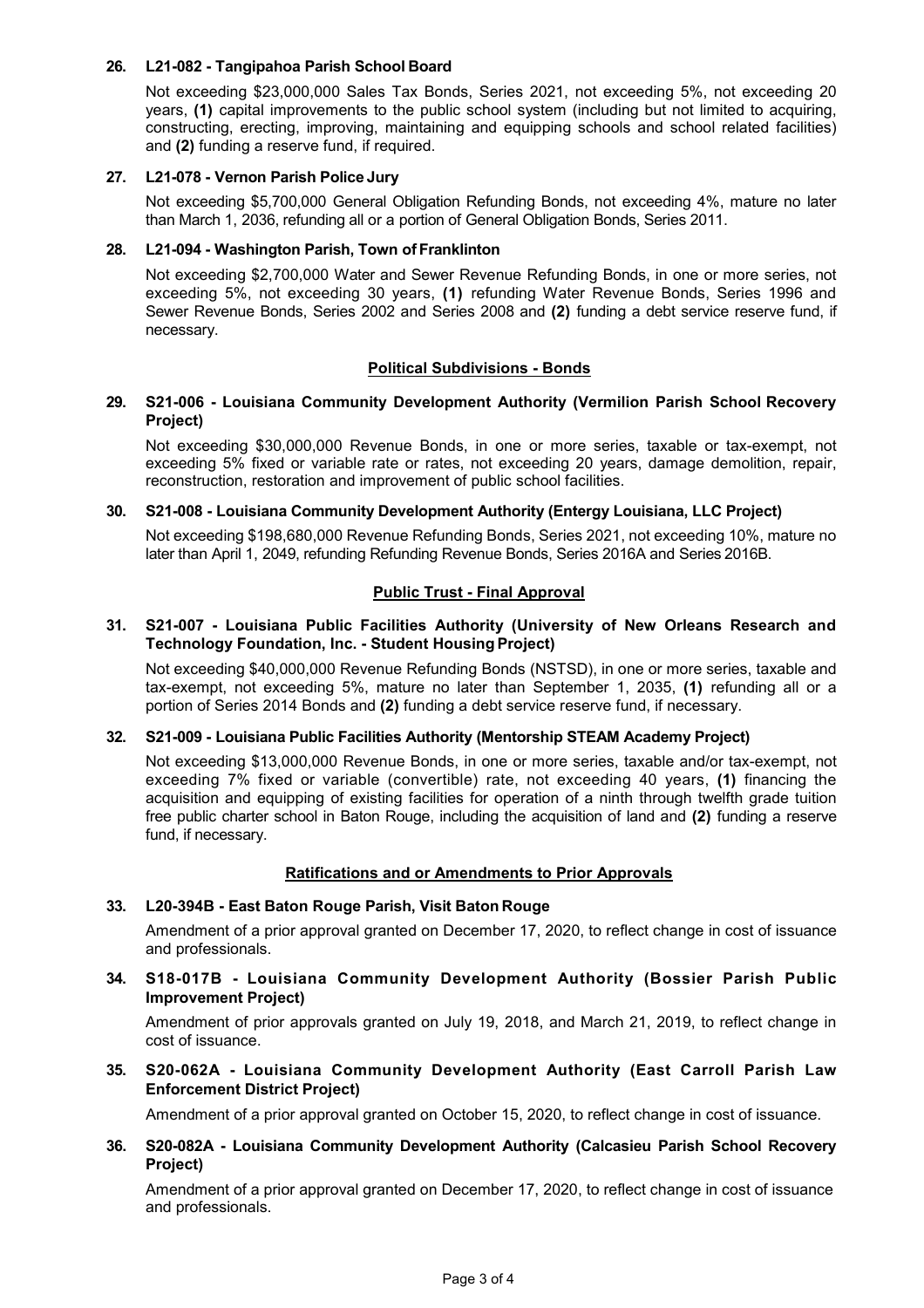# **37. Priority 5 NonCash State Projects**

Request submitted by the Office of the Commissioner, Division of Administration, Office of the Governor, for granting of Lines of Credit for which no cash expenditures will be made this fiscal year in the amount of \$462,831,210 for State projects contained in Priority 5 of the current Capital Outlay Act (Act 2 of the 2020 First Extraordinary Session) and listed in the attached exhibit.

# **38. Priority 5 NonCash NonState Projects LocalGovernments**

Request submitted by the Office of the Commissioner, Division of Administration, Office of the Governor, for granting of Lines of Credit for which no cash expenditures will be made this fiscal year in the amount of \$235,497,100 for Non-State - Local Government projects contained in Priority 5 of the current Capital Outlay Act (Act 2 of the 2020 First Extraordinary Session) and listed in the attached exhibit.

# **39. Priority 5 - Non-Cash - Non-State Projects - Non-Government Organizations**

Request submitted by the Office of the Commissioner, Division of Administration, Office of the Governor, for granting of Lines of Credit for which no cash expenditures will be made this fiscal year in the amount of \$86,139,430 for Non-State Non-Government Organization projects contained in Priority 5 of the current Capital Outlay Act (Act 2 of the 2020 First Extraordinary Session) and listed in the attached exhibit.

# **State of Louisiana**

# **40. Net State Tax Supported Debt (NSTSD)**

Presentation and consideration of the Net State Tax Supported Debt (NSTSD) Report in accordance with Article VII, Section 6(F) of the Louisiana Constitution, as amended, La. R.S. 39:1367, et seq. and the Debt Limit Rule of the State Bond Commission.

# **Other Business**

# **41. Monthly Reports**

### **42. Adjourn**

Persons who do not feel comfortable giving testimony in person at this time may submit public comment in lieu of *appearing before the Commission. Public comment will be received up to 5:00 p.m. on Wednesday, March 17, 2021.*

*All emails must be submitted to [SBC-Application@treasury.la.gov](mailto:SBC-Application@treasury.la.gov) and must include the Agenda Item number, your name and a brief statement. All public comment will be included in the record for this meeting.* 

*All persons desiring to attend the meeting shall utilize appropriate protective health measures and observe the recommended and appropriate social distancing.* 

*Notice is hereby further provided that the Commission may vote to hold an Executive Session on any agenda or other duly approved item that is exempted from discussion at an open meeting pursuant to La. R.S. 42:17. In compliance with Americans with Disabilities Act, contact Cassie Berthelot at (225) 342-0040 to advise special assistance is needed and describe the type of assistance necessary.*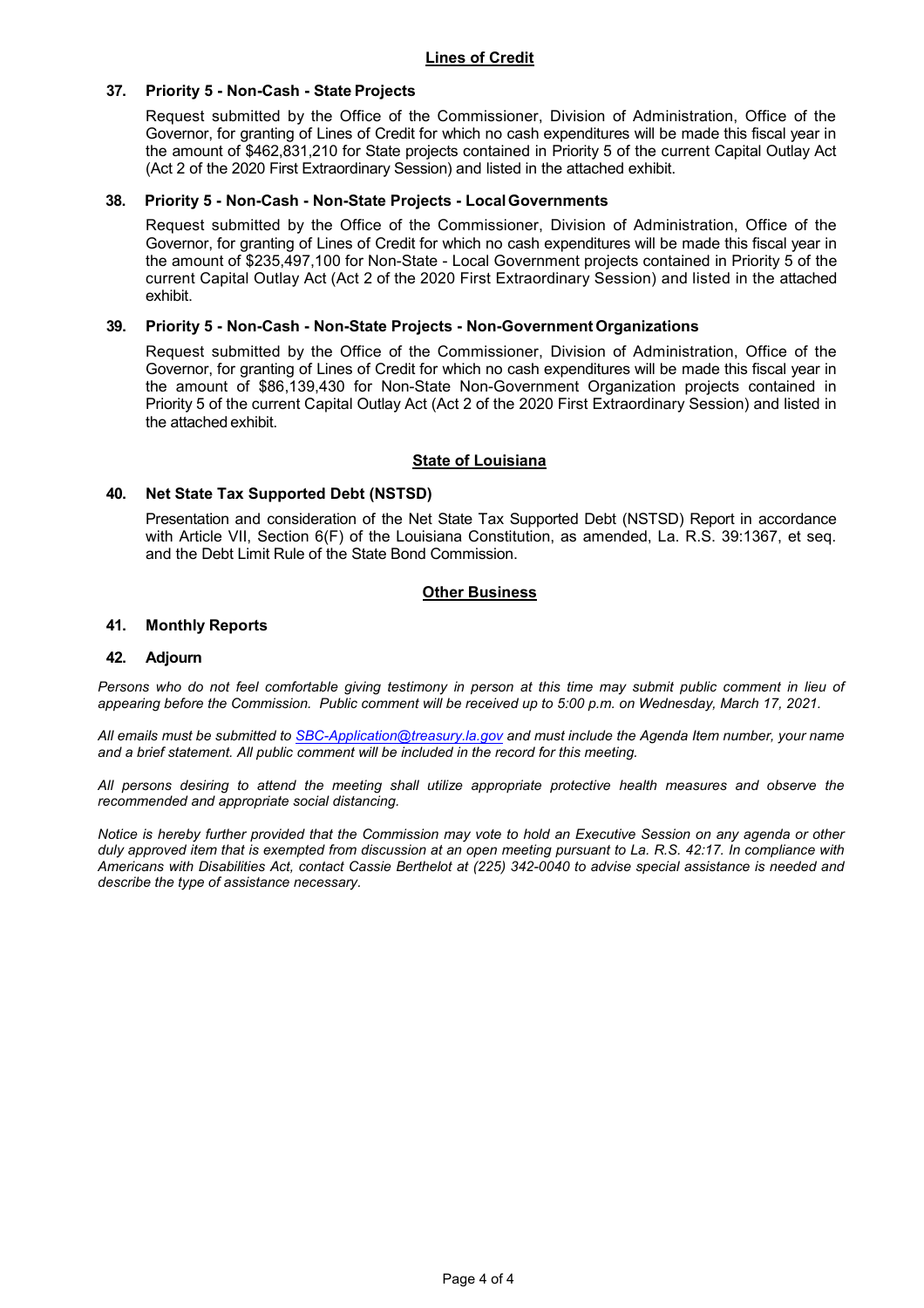#### **Act 2 of the 2020 First Extraordinary Session Priority 5 Noncash Line of Credit Recommendation ‐ State Projects March 2021 Meeting of the State Bond Commission**

| <b>FY21</b><br><b>BDS</b> | Agency<br><b>Number</b>                         | Agency | <b>Project Title</b>                                                                                                                          | Parish    | Proposed<br><b>P5 NLOC</b> |
|---------------------------|-------------------------------------------------|--------|-----------------------------------------------------------------------------------------------------------------------------------------------|-----------|----------------------------|
| 651                       | 01-107                                          |        | Division of Administration Local Government Assistance Program                                                                                | Statewide | 5,000,000                  |
| 652                       | 01-107                                          |        | Division of Administration Community Water Enrichment Program                                                                                 | Statewide | 5,000,000                  |
| 1243                      | 01-107                                          |        | Division of Administration Statewide Roofing Asset Management Program and Waterproofing,<br>Related Repairs and Equipment Replacement Program | Statewide | 2,500,000                  |
|                           | <b>Division of Administration</b><br>12,500,000 |        |                                                                                                                                               |           |                            |

| 382 | 01-112 | Department of Military | Gillis W. Long Center, Water, Fire, and Sewage Line Upgrades, | <b>Iberville</b>                      | 3,265,410 |
|-----|--------|------------------------|---------------------------------------------------------------|---------------------------------------|-----------|
|     |        | <b>Affairs</b>         | Carville, Louisiana                                           |                                       |           |
| 562 | 01-112 | Department of Military | Camp Beauregard Road Network Rehabilitation                   | Rapides                               | 1.025.000 |
|     |        | Affairs                |                                                               |                                       |           |
|     |        |                        |                                                               | <b>Department of Military Affairs</b> |           |

| 1368 | $01 - 124$ | Louisiana Stadium and<br><b>Exposition District</b> | Improvements to the Superdome                                                     | <b>Orleans</b> | 25,000,000 |
|------|------------|-----------------------------------------------------|-----------------------------------------------------------------------------------|----------------|------------|
| 1369 | $01 - 124$ | Louisiana Stadium and<br><b>Exposition District</b> | Zephyr Field Improvements                                                         | <b>Orleans</b> | 25,000     |
| 1372 | $01 - 124$ | Louisiana Stadium and<br><b>Exposition District</b> | Bayou Segnette Recreation Complex, Land Acquisition, Planning and<br>Construction | Jefferson      | 10,000,000 |

 **35,025,000 Louisiana Stadium and Exposition District**

| 637 | -139<br>04- | Secretary of State | : Exhibit Museum ·<br>Courtvard Enclosure<br>. State<br>Louisiana | Caddo                    | <b>EOO OOO</b><br>3,300,000 |
|-----|-------------|--------------------|-------------------------------------------------------------------|--------------------------|-----------------------------|
|     |             |                    |                                                                   | <b>Elected Officials</b> | 3,500,000                   |

| 989 | 05-252                                    | <b>Office of Business</b> | Economic Development Award Program for Infrastructure Assistance Statewide |  | 5,000,000 |
|-----|-------------------------------------------|---------------------------|----------------------------------------------------------------------------|--|-----------|
|     |                                           | Development               |                                                                            |  |           |
|     | <b>Department of Economic Development</b> |                           | 5.000.000                                                                  |  |           |

| 880 | 06-263 | Office of S<br><sup>c</sup> State Museum | Construction of Civil Rights Museum.<br>Planning and<br>Construction | Orleans | 2,000,000 |
|-----|--------|------------------------------------------|----------------------------------------------------------------------|---------|-----------|
|     |        |                                          |                                                                      |         |           |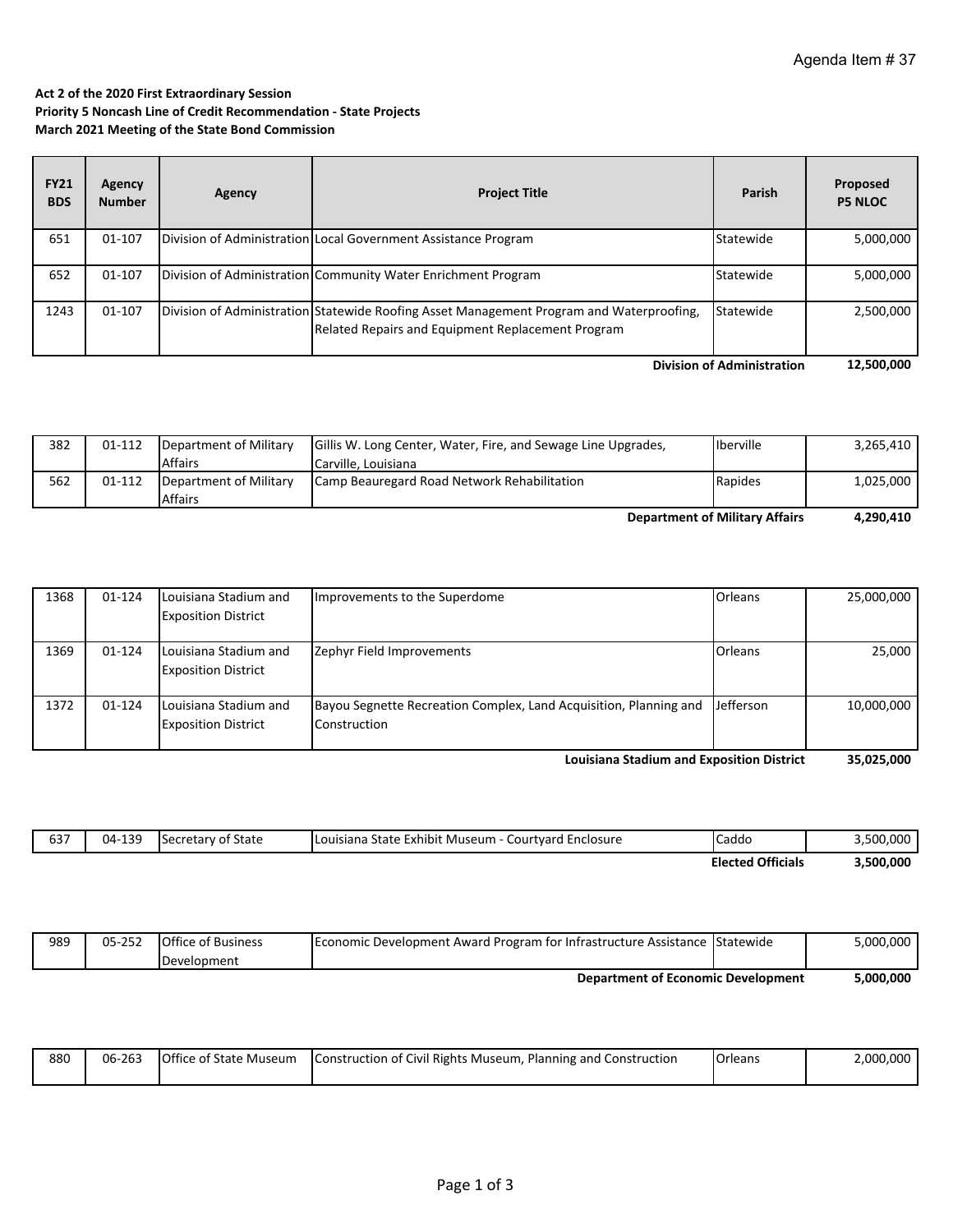| <b>FY21</b><br><b>BDS</b>                     | Agency<br><b>Number</b> | Agency                       | <b>Project Title</b>                                            | Parish    | Proposed<br><b>P5 NLOC</b> |
|-----------------------------------------------|-------------------------|------------------------------|-----------------------------------------------------------------|-----------|----------------------------|
| 1440                                          | 06-264                  | <b>Office of State Parks</b> | Bayou Segnette State Park, Land Acquisition, Additional Cabins, | Jefferson | 2,000,000                  |
|                                               |                         |                              | Planning and Construction                                       |           |                            |
| Department of Culture, Recreation and Tourism |                         |                              |                                                                 | 4,000,000 |                            |

| 136  | 07-270 | <b>DOTD</b>                   | Roundabout at Intersection of LA 3125 and LA 3274, LA 22 Geometric ST. JAMES<br>Improvements near I-10, and Roundabout at Gramercy                                             |                                                 | 2,400,000  |
|------|--------|-------------------------------|--------------------------------------------------------------------------------------------------------------------------------------------------------------------------------|-------------------------------------------------|------------|
| 321  | 07-270 | DOTD - Administration         | Evaluation of Regional Freeway System Expansion                                                                                                                                | East Baton<br>Rouge, West<br><b>Baton Rouge</b> | 2,500,000  |
| 424  | 07-270 | DOTD - Administration         | LA 42 (US 61 to LA 44) Widening, including a Roundabout at Joe<br>Sevario Road, Planning and Construction                                                                      | Ascension                                       | 2,500,000  |
| 482  | 07-270 | <b>DOTD - Administration</b>  | LA 143 to US 165 Connector, Planning, Engineering, Right of Way,<br><b>Utilities and Construction</b>                                                                          | Ouachita                                        | 32,200,000 |
| 657  | 07-270 | DOTD - Administration         | Hooper Road Widening and Sewer Improvements (Blackwater Bayou<br>to Sullivan Road) Planning, Engineering, Utilities and Construction                                           | East Baton<br>Rouge                             | 6,075,000  |
| 949  | 07-270 | DOTD - Administration         | Jimmie Davis Bridge Rehabilitation and Lighting, or Design,<br>Engineering, Planning and Construction                                                                          | <b>Bossier</b>                                  | 15,000,000 |
| 950  | 07-270 | <b>DOTD - Administration</b>  | Hooper Road Extension and Widening, Environmental, Planning,<br>Engineering, Right of Way, Utilities and Construction                                                          | East Baton<br>Rouge,<br>Livingston              | 2,000,000  |
| 971  | 07-270 | DOTD - Administration         | LA 44 Widening, I-10 to LA 22, Planning, Utilities, Right of Way and<br>Construction                                                                                           | Ascension                                       | 9,500,000  |
| 978  | 07-270 | DOTD - Administration         | Widening of Highway 447 and I-12 Overpass Improvements,<br>Environmental Phase Commencement, Planning and Construction                                                         | Livingston                                      | 17,000,000 |
| 1467 | 07-270 | DOTD - Administration         | Overlay of U.S. 167 for 9.32 Miles, from Turkey Creek North of I-49,<br>Planning and Construction                                                                              | Evangeline                                      | 5,987,500  |
| 1483 | 07-270 | <b>DOTD - Administration</b>  | Intersection Improvements, Planning and Construction                                                                                                                           | Lafayette                                       | 5,000,000  |
| 233  | 07-274 | DOTD - Public<br>Improvements | Acadiana Gulf of Mexico Access Channel (AGMAC), Port of Iberia,<br>Planning, Design, Construction, Rights-of-Way, Relocations and<br>Utilities (Federal 4 Match \$100,000,000) | Iberia,<br>Vermilion                            | 23,000,000 |

 **123,162,500 Department of Transportation and Development**

| 929 | 08-403 | <b>Office of Juvenile Justice</b>             | Community Based Program, Juvenile Justice Improvements, Planning, Statewide<br>Construction, Renovation, Acquisition, and Equipment |                  | 35,000,000 |
|-----|--------|-----------------------------------------------|-------------------------------------------------------------------------------------------------------------------------------------|------------------|------------|
| 134 | 08-406 | Louisiana Correctional<br>Institute for Women | Rebuild and/or Replace Facility Due to Damage from 2016 Flood<br>Event                                                              | <b>Iberville</b> | 57,000,000 |

 **92,000,000 Department of Public Safety and Corrections**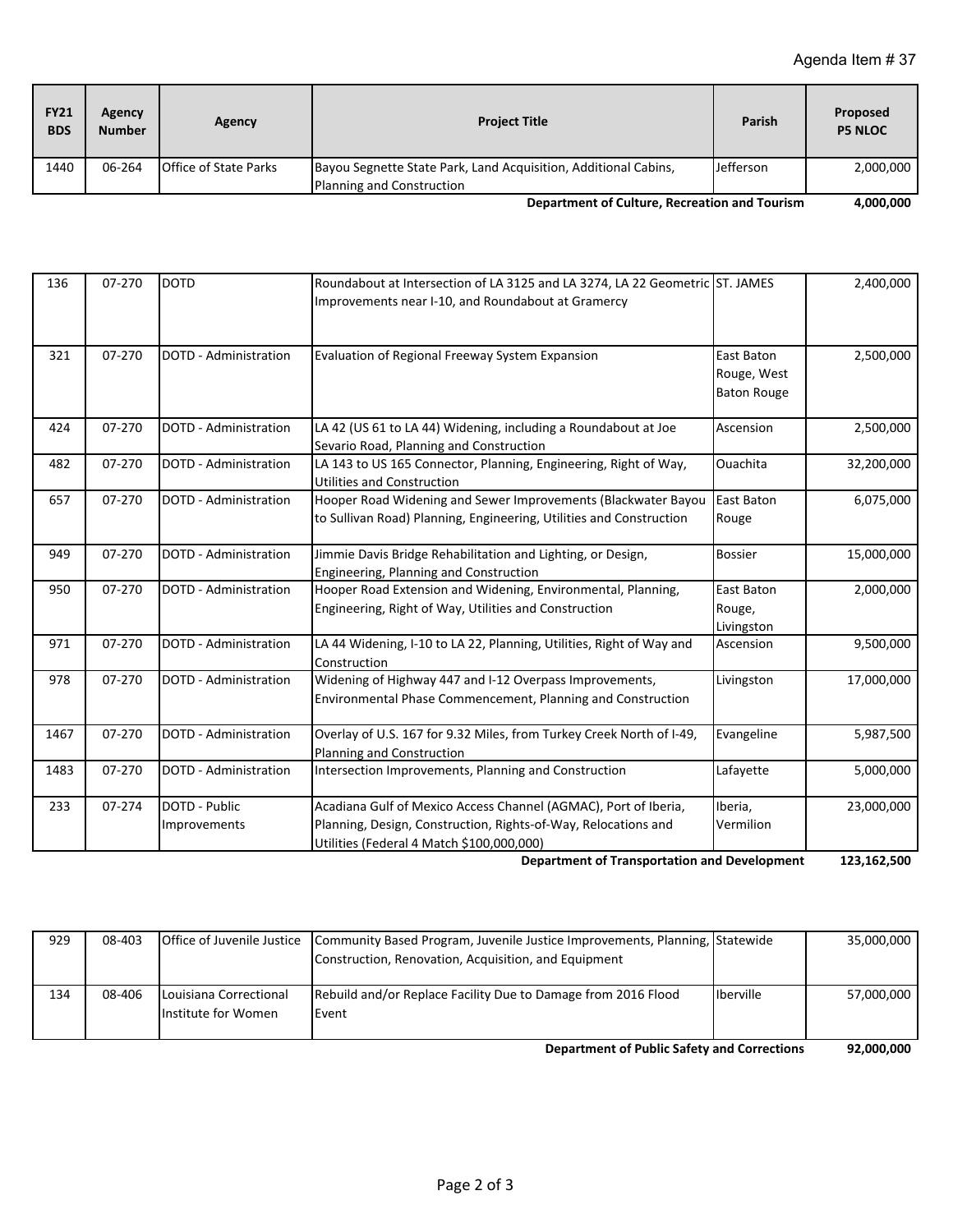| <b>FY21</b><br><b>BDS</b>             | Agency<br><b>Number</b> | Agency                      | <b>Project Title</b>                                                                           | Parish                | Proposed<br><b>P5 NLOC</b> |
|---------------------------------------|-------------------------|-----------------------------|------------------------------------------------------------------------------------------------|-----------------------|----------------------------|
| 918                                   | 09-320                  |                             | <b>Office of Aging and Adult Repair and Upgrade to Sewer System, Planning and Construction</b> | <b>East Feliciana</b> | 6,270,000                  |
|                                       |                         | <b>Services</b>             |                                                                                                |                       |                            |
| 594                                   | 09-330                  | <b>Office of Behavioral</b> | Fire Alarm System Replacement for Ten Buildings, Planning and                                  | East Feliciana        | 2,453,200                  |
|                                       |                         | <b>Health</b>               | Construction                                                                                   |                       |                            |
| <b>Louisiana Department of Health</b> |                         |                             |                                                                                                |                       | 8,723,200                  |

| 1381                                 | 16-512 | <b>Office of the Secretary</b> | Wildlife and Fisheries Enforcement Training Academy and Emergency East Baton |         | 2.250.000 |
|--------------------------------------|--------|--------------------------------|------------------------------------------------------------------------------|---------|-----------|
|                                      |        |                                | Facility (Complex)                                                           | Rouge   |           |
| 1377                                 | 16-513 | <b>Office of Wildlife</b>      | <b>Woodworth Central Office Complex</b>                                      | Rapides | 1.500.000 |
| Department of Wildlife and Fisheries |        | 3,750,000                      |                                                                              |         |           |

| Department of Wildlife and Fisheries | З, |
|--------------------------------------|----|
|--------------------------------------|----|

| 109          | 19-601 | <b>LSU Baton Rouge</b>           | Science - Strategic Capital Plan Repairs and Upgrades - Food Science                | <b>East Baton</b>          | 58,000,000  |
|--------------|--------|----------------------------------|-------------------------------------------------------------------------------------|----------------------------|-------------|
|              |        |                                  | Renovation, New Science Building, Infrastructure and Utilities,                     | Rouge                      |             |
|              |        |                                  | Planning and Construction                                                           |                            |             |
| 217          | 19-601 | LSU Baton Rouge                  | Library - Strategic Capital Plan Repairs and Upgrades                               | East Baton                 | 1,500,000   |
|              |        |                                  |                                                                                     | Rouge                      |             |
| 23           | 19-607 | LSU Agricultural Center          | Animal and Food Science Facilities Renovations and Modernizations,                  | <b>East Baton</b>          | 29,403,500  |
|              |        |                                  | Phase II, Planning and Construction                                                 | Rouge                      |             |
| 757          | 19-616 | Southern University -            | New STEM Science Complex, Planning and Construction                                 | East Baton                 | 47,000,000  |
|              |        | <b>Baton Rouge</b>               |                                                                                     | Rouge                      |             |
| 1256         | 19-616 | Southern University -            | Repair of Sloughing Off of Ravine, Planning and Construction                        | East Baton                 | 1,000,600   |
|              |        | <b>Baton Rouge</b>               |                                                                                     | Rouge                      |             |
| 1459         | 19-618 | Southern Shreveport              | New Workforce Training and Technology Center, Planning and                          | Caddo                      | 476,000     |
|              |        |                                  | Construction                                                                        |                            |             |
| $\mathbf{1}$ | 19-621 | <b>Nicholls State University</b> | Stopher Hall Restroom ADA Upgrade, Planning and Construction                        | Lafourche                  | 1,500,000   |
|              |        |                                  |                                                                                     |                            |             |
| 1442         | 19-623 | <b>Grambling State</b>           | Campus Utility Infrastructure Assessment Emergency                                  | Lincoln                    | 3,000,000   |
|              |        | University                       | Repair/Replacement Planning and Construction                                        |                            |             |
| 151          | 19-640 | University of Louisiana -        | Madison Hall Renovation, Planning and Construction                                  | Lafayette                  | 18,000,000  |
|              |        | Lafayette                        |                                                                                     |                            |             |
|              |        |                                  |                                                                                     |                            |             |
| 1084         | 19-649 |                                  | Louisiana Community and Maritime/Petroleum Workforce Training Academy, Planning and | Terrebonne                 | 9,000,000   |
|              |        | <b>Technical College System</b>  | Construction                                                                        |                            |             |
|              |        |                                  |                                                                                     |                            |             |
|              |        |                                  |                                                                                     |                            |             |
| 1356         | 19-671 | Board of Regents                 | Land Acquisition for Post Secondary Educational Institutions                        | Statewide                  | 2,000,000   |
|              |        |                                  |                                                                                     | Douautusant of Felisantian | 170.000.100 |

 **170,880,100 Department of Education**

 **462,831,210 Total P5 Recommended for State Projects**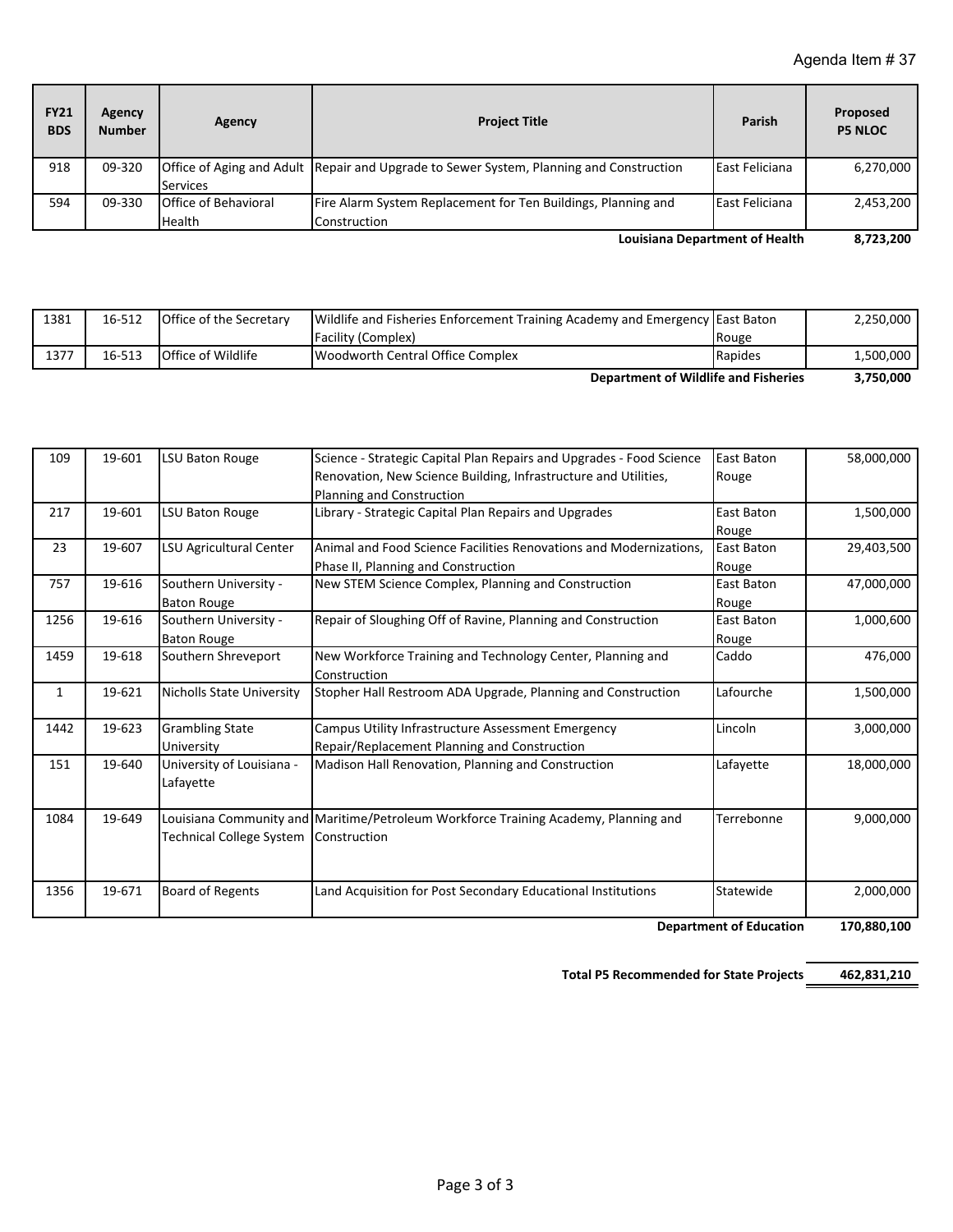#### **Act 2 of the 2020 First Extraordinary Session**

**Priority 5 Noncash Line of Credit Recommendation ‐ Non‐State ‐ Local Governments Projects March 2021 Meeting of the State Bond Commission**

|      | <b>Number</b> | Agency                                          | <b>Project Title</b>                                                                                           | Parish                                             | Proposed<br><b>P5 NLOC</b> |
|------|---------------|-------------------------------------------------|----------------------------------------------------------------------------------------------------------------|----------------------------------------------------|----------------------------|
| 546  | 36-L13        | Pontchartrain Levee<br><b>District</b>          | Lake Pontchartrain West Shore Hurricane Protection Project                                                     | St. Charles, St.<br>James, St. John<br>The Baptist | 6,170,000                  |
| 1403 | 36-L25        | Grand Isle Independent<br>Levee District        | Breakwater Protection, Planning and Construction                                                               | Jefferson                                          | 678,700                    |
| 1395 | 36-L36        | Levee District                                  | Lafitte Area Independent Goose Bayou/The Pen Levee Basin, Planning and Construction                            | Jefferson                                          | 15,066,000                 |
| 1396 | 36-L36        | Levee District                                  | Lafitte Area Independent Lower Lafitte (Orange Street) Basin, Planning and Construction                        | Jefferson                                          | 12,750,000                 |
| 521  | 36-P17        | Port of New Orleans                             | Jourdan Road Terminal Cold Storage Expansion                                                                   | Orleans                                            | 1,000,000                  |
| 522  | 36-P17        | Port of New Orleans                             | Milan Upland Yard Improvements                                                                                 | Orleans                                            | 9,601,100                  |
| 523  | 36-P17        | Port of New Orleans                             | Cruise Ship Terminal, Planning and Construction                                                                | Orleans                                            | 6,690,000                  |
| 364  | 36-P21        | Port of South Louisiana                         | Globalplex Dock Access Bridge and Equipment Replacement/Repair,<br>Planning and Construction                   | St. John The<br><b>Baptist</b>                     | 7,705,000                  |
| 365  | 36-P21        | Port of South Louisiana                         | Globalplex Rail Siding (\$5,577,932 Local/Federal/Other Match)                                                 | St. John The<br><b>Baptist</b>                     | 2,516,800                  |
| 366  | 36-P21        | Port of South Louisiana                         | Globalplex Terminal Building #71 and Other Globalplex Terminal<br>Building Upgrades, Planning and Construction | St. John The<br><b>Baptist</b>                     | 1,000,000                  |
| 758  | 36-P26        | Port of Lake Charles                            | Two Mobile Harbor Cranes for BT-1, Planning and Construction                                                   | Calcasieu                                          | 2,500,000                  |
| 893  | 36-P35        | Mermentau River Harbor<br>and Terminal District | Slip Improvements, Planning and Construction                                                                   | Acadia                                             | 925,000                    |
| 1152 | 36-P43        | Columbia Port<br>Commission                     | Railroad Spur, Planning and Construction                                                                       | Caldwell<br><b>Levee District and Ports</b>        | 1,841,000<br>68,443,600    |

| 533 | 50-J10     | Calcasieu Parish | Gravity Sewer Trunk Mains and Pumping Stations South Ward 3 and<br>South Ward 4, Planning and Construction                                                | Calcasieu | 2,000,000 |
|-----|------------|------------------|-----------------------------------------------------------------------------------------------------------------------------------------------------------|-----------|-----------|
| 36  | 50-J26     | Jefferson Parish | 11th Street Roadway Replacement and Upgrade of Subsurface<br>Drainage System Between Queens and Manhattan Boulevard,<br><b>Planning and Construction</b>  | Jefferson | 9,375,000 |
| 37  | 50-J26     | Jefferson Parish | Airline Drive (US 61) at 17th Street Canal Drainage Crossing and<br>Railroad Bridge Replacement                                                           | Jefferson | 5,500,000 |
| 44  | 50-J26     | Jefferson Parish | Brown Avenue Canal Improvements Between the Westbank<br><b>Expressway and Harold Street, Planning and Construction</b>                                    | Jefferson | 500,000   |
| 65  | 50-J26     | Jefferson Parish | Gretna Government Complex Parking Lot, Planning and Construction                                                                                          | Jefferson | 328,400   |
| 77  | $50 - 126$ | Jefferson Parish | New Access Road in the Churchill Technology and Business Park for<br>Delgado's Advanced Manufacturing and River City Campus, Planning<br>and Construction | Jefferson | 1,350,000 |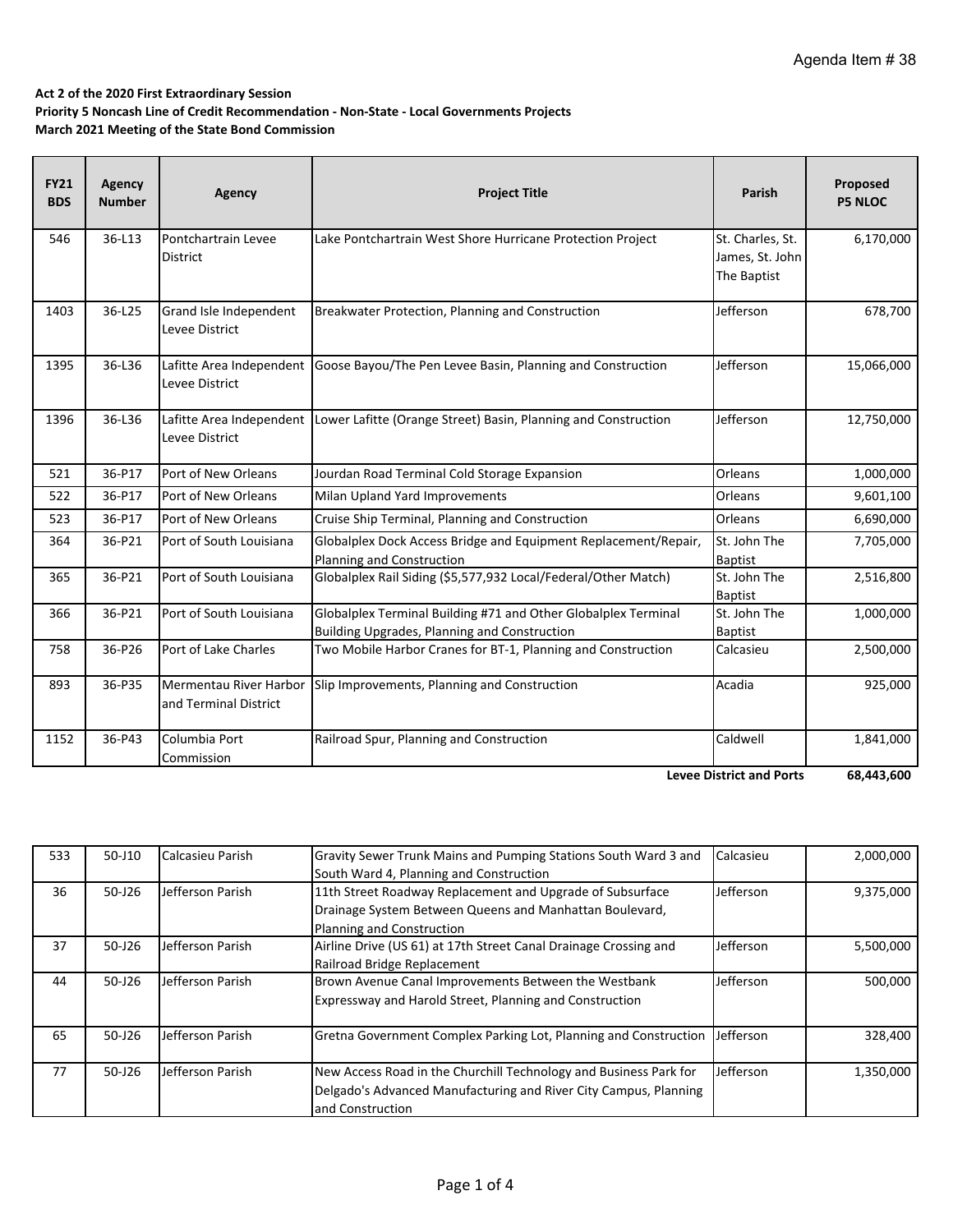| <b>FY21</b><br><b>BDS</b> | <b>Agency</b><br><b>Number</b> | <b>Agency</b>             | <b>Project Title</b>                                                                                                                                    | Parish          | Proposed<br><b>P5 NLOC</b> |
|---------------------------|--------------------------------|---------------------------|---------------------------------------------------------------------------------------------------------------------------------------------------------|-----------------|----------------------------|
| 82                        | 50-J26                         | Jefferson Parish          | Preservation and Restoration of Historic Structures for Hope                                                                                            | Jefferson       | 1,000,000                  |
|                           |                                |                           | Haven/Madonna Manor Campus, Planning and Construction                                                                                                   |                 |                            |
| 84                        | 50-J26                         | Jefferson Parish          | Riverside Senior Center, Planning and Construction                                                                                                      | Jefferson       | 1,455,000                  |
| 86                        | 50-J26                         | Jefferson Parish          | Sewer Lift Station Backup Generators - North, Planning and<br>Construction                                                                              | Jefferson       | 6,920,000                  |
| 98                        | 50-J26                         | Jefferson Parish          | Woodland West Drainage Improvements, Planning and Construction                                                                                          | Jefferson       | 1,400,000                  |
| 100                       | 50-J26                         | Jefferson Parish          | Woodmere Playground Improvements, Planning and Construction                                                                                             | Jefferson       | 1,190,000                  |
| 267                       | 50-J28                         | Lafayette Parish          | Kaliste Saloom Widening                                                                                                                                 | Lafayette       | 10,633,300                 |
| 268                       | 50-J28                         | Lafayette Parish          | Parish Government Complex, Parish Courthouse, Planning and<br>Construction                                                                              | Lafayette       | 4,500,000                  |
| 414                       | 50-J32                         | Livingston Parish         | Cook Road Extension Economic Development Corridor (Pete's<br>Highway Frontage Road)                                                                     | Livingston      | 2,660,900                  |
| 420                       | 50-J37                         | <b>Ouachita Parish</b>    | Bayou Mouchoir Drainage Improvements                                                                                                                    | Ouachita        | 500,000                    |
| 458                       | 50-J37                         | <b>Ouachita Parish</b>    | Steep Bayou Sewer - Phase 3, Planning, Construction, Right-of-way<br>Acquisition                                                                        | <b>Ouachita</b> | 1,000,000                  |
| 189                       | 50-J38                         | <b>Plaquemines Parish</b> | Empire Bridge Lighting, Planning and Construction                                                                                                       | Plaquemines     | 100,000                    |
| 658                       | 50-J39                         | Pointe Coupee Parish      | False River Ecosystem Restoration Project, including Bulkhead<br>Replacement, Planning and Construction                                                 | Pointe Coupee   | 3,000,000                  |
| 632                       | 50-J43                         | Sabine Parish             | Plainview Road Rehabilitation, Planning and Construction                                                                                                | Sabine          | 4,305,600                  |
| 410                       | 50-J50                         | St. Martin Parish         | Joe Daigre Canal Drainage Improvements, Planning and Construction                                                                                       | St. Martin      | 1,100,000                  |
| 332                       | 50-J51                         | St. Mary Parish           | Infrastructure Improvements and Construction of a Welding Training<br>Center Facility                                                                   | St. Mary        | 527,000                    |
| 339                       | 50-J51                         | St. Mary Parish           | Reconstruction of Martin Luther King Roadway in Charenton for St.<br>Mary Parish Government, within Existing Right of-Way, Planning and<br>Construction | St. Mary        | 750,000                    |
| 1066                      | 50-J52                         | St. Tammany Parish        | University Square Learning Center Facilities, Planning and<br>Construction                                                                              | St. Tammany     | 10,630,000                 |
| 1088                      | 50-J54                         | <b>Tensas Parish</b>      | Lide Road Improvements, Planning and Construction                                                                                                       | Tensas          | 350,000                    |
| 991                       | 50-J55                         | <b>Terrebonne Parish</b>  | Replacement of Brady Road Bridge, Planning and Construction                                                                                             | Terrebonne      | 5,885,000                  |
| 461                       | 50-J63                         | West Feliciana Parish     | West Feliciana Port Infrastructure, Planning, Engineering and<br>Construction                                                                           | West Feliciana  | 2,140,000                  |
|                           |                                |                           |                                                                                                                                                         | Parishwide      | 79,100,200                 |

| 183 | 50-M05 | Alexandria | Sugarhouse Road/Eddie Williams Boulevard to LA Highway 1, Phase I Rapides<br>and II, Planning and Construction (\$5,000,000 Local Match) |           | 5,620,000 |
|-----|--------|------------|------------------------------------------------------------------------------------------------------------------------------------------|-----------|-----------|
| 504 | 50-M39 | Carencro   | Wastewater and City Infrastructure Flood Damages, Planning and<br>Construction                                                           | Lafayette | 1,205,000 |
| 630 | 50-M61 | Delhi      | Sapa Drive Extension, Planning and Construction                                                                                          | Richland  | 500,000   |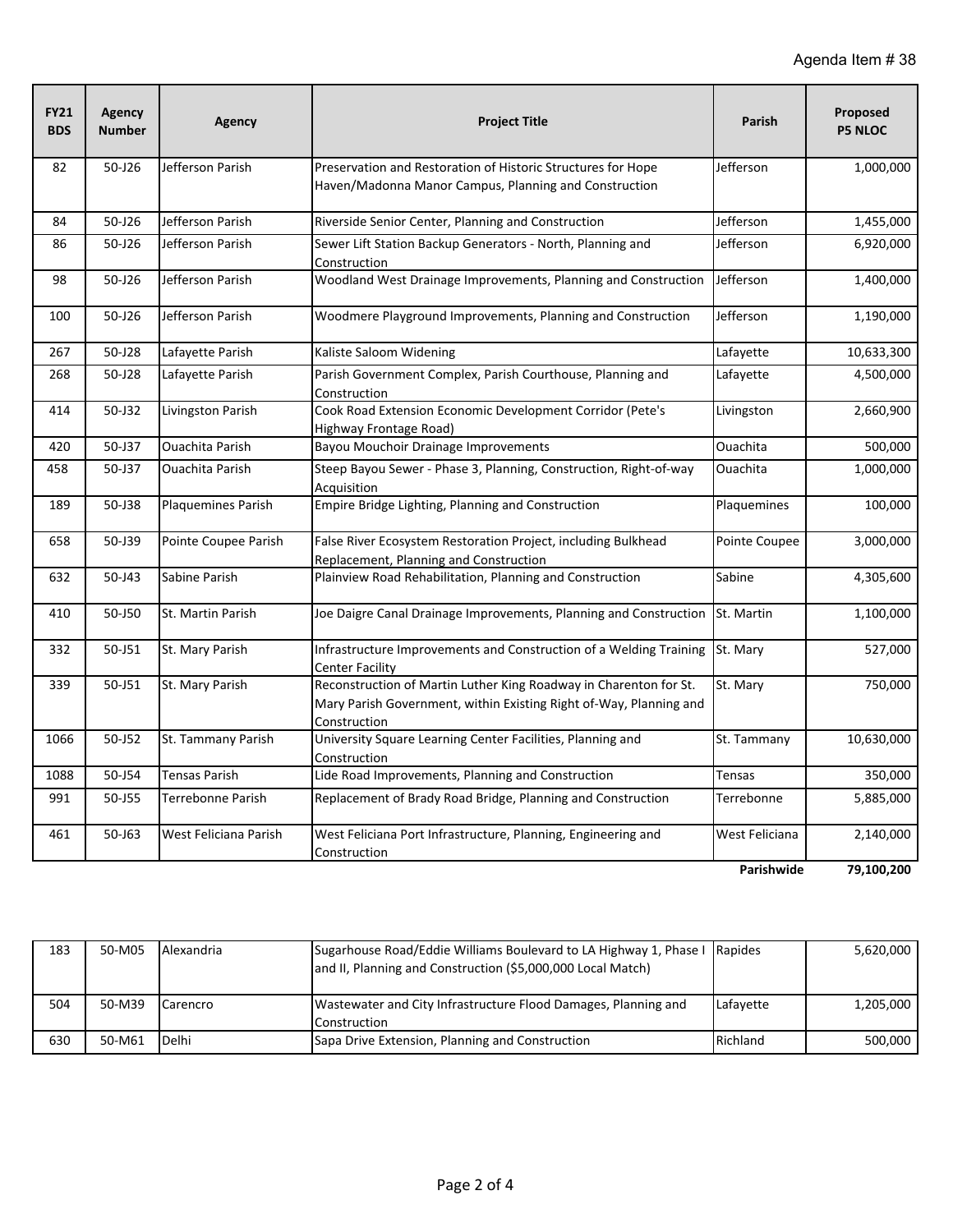| <b>FY21</b><br><b>BDS</b> | Agency<br><b>Number</b> | Agency               | <b>Project Title</b>                                                                                                                                                | Parish         | Proposed<br><b>P5 NLOC</b> |
|---------------------------|-------------------------|----------------------|---------------------------------------------------------------------------------------------------------------------------------------------------------------------|----------------|----------------------------|
| 996                       | 50-M70                  | Doyline              | Village of Doyline Wastewater Treatment Facility Upgrades                                                                                                           | Webster        | 370,000                    |
| 1429                      | 50-M91                  | Fordoche             | Water Storage Improvements, Planning and Construction                                                                                                               | Pointe Coupee  | 755,000                    |
| 1430                      | 50-M91                  | Fordoche             | Water Distribution System Improvements, Planning and Construction Pointe Coupee                                                                                     |                | 631,000                    |
| 621                       | 50-M94                  | Franklin             | Renovation of Old Crowell Elementary Building, Planning and<br>Construction                                                                                         | St. Mary       | 100,000                    |
| 622                       | 50-M94                  | Franklin             | Cayce Street Repairs, Planning and Construction                                                                                                                     | St. Mary       | 2,200,000                  |
| 1412                      | 50-MB1                  | Grand Isle           | Historic Recreation Center/Community Center, Planning and<br>Construction                                                                                           | Jefferson      | 824,600                    |
| 811                       | 50-MC9                  | Homer                | Town Hall Renovations, Planning and Construction                                                                                                                    | Claiborne      | 500,000                    |
| 540                       | 50-MD1                  | Hornbeck             | West Side Water System Expansion, Planning and Construction                                                                                                         | Sabine, Vernon | 1,000,000                  |
| 1411                      | 50-ME6                  | Jonesville           | Renovations to National Guard Armory Building                                                                                                                       | Catahoula      | 285,700                    |
| 842                       | 50-ME8                  | Kaplan               | <b>Street and Drainage Improvements</b>                                                                                                                             | Vermilion      | 363,000                    |
| 1223                      | 50-MF1                  | Kenner               | Lincoln Manor subdivision drainage improvement                                                                                                                      | Jefferson      | 200,000                    |
| 583                       | 50-MH9                  | Mangham              | <b>Mangham Recreation Complex</b>                                                                                                                                   | Richland       | 520,000                    |
| 305                       | 50-MI4                  | Maringouin           | Governmental/Multi-Purpose Facility, Planning and Construction                                                                                                      | Iberville      | 300,000                    |
| 1094                      | 50-MJ5                  | Minden               | Potable Water Ground Storage Tank, Planning and Construction                                                                                                        | Webster        | 686,300                    |
| 392                       | 50-MJ6                  | Monroe               | U.S. 165 South, Richwood to Highway 15 Street Lighting, Planning and Ouachita<br>Construction                                                                       |                | 3,975,000                  |
| 1043                      | 50-MJ6                  | Monroe               | I-20 Interchange Improvement and Kansas Garrett Connector, Kansas<br>Lane Connector, Planning and Construction (\$1,000,000 Local and<br>\$6,000,000 Federal Match) | Ouachita       | 19,100,000                 |
| 303                       | 50-ML1                  | New Iberia           | Bayou Teche Museum Expansion and George Rodrigue Park                                                                                                               | Iberia         | 1,130,000                  |
| 698                       | 50-ML3                  | New Orleans          | West Bank Ferry Terminal Renovations, Planning and Construction                                                                                                     | Orleans        | 300,000                    |
| 708                       | 50-ML3                  | <b>New Orleans</b>   | West Bank Park Improvements Including New Soccer and<br>Recreational Facilities, Planning and Construction                                                          | Orleans        | 12,325,400                 |
| 711                       | 50-ML3                  | <b>New Orleans</b>   | Algiers Playgrounds and Parks, Renovation of Restrooms, Lighting,<br>Fencing, and Playground Equipment                                                              | Orleans        | 49,100                     |
| 856                       | 50-MM4                  | Oil City             | Water Treatment Plant, Transmission Main, and Distribution System<br>Improvements, Planning and Construction                                                        | Caddo          | 500,000                    |
| 755                       | 50-MM6                  | Opelousas            | Water Meter Replacement and Upgrades, Planning and Construction                                                                                                     | St. Landry     | 1,000,000                  |
| 1473                      | 50-MM8                  | Parks                | Parks Water System Improvements, Planning and Construction                                                                                                          | St. Martin     | 140,000                    |
| 801                       | 50-MN5                  | <b>Plain Dealing</b> | Wastewater Treatment Plant Improvement, Planning and<br>Construction                                                                                                | <b>Bossier</b> | 277,900                    |
| 1078                      | 50-MO9                  | Rayville             | Water Service Facilities for Economic Development, Planning and<br>Construction                                                                                     | Richland       | 8,022,300                  |
| 525                       | 50-MQ8                  | Scott                | Water and Sewer Line Installation along Apollo Road Extension,<br>Planning and Construction                                                                         | Lafayette      | 2,250,000                  |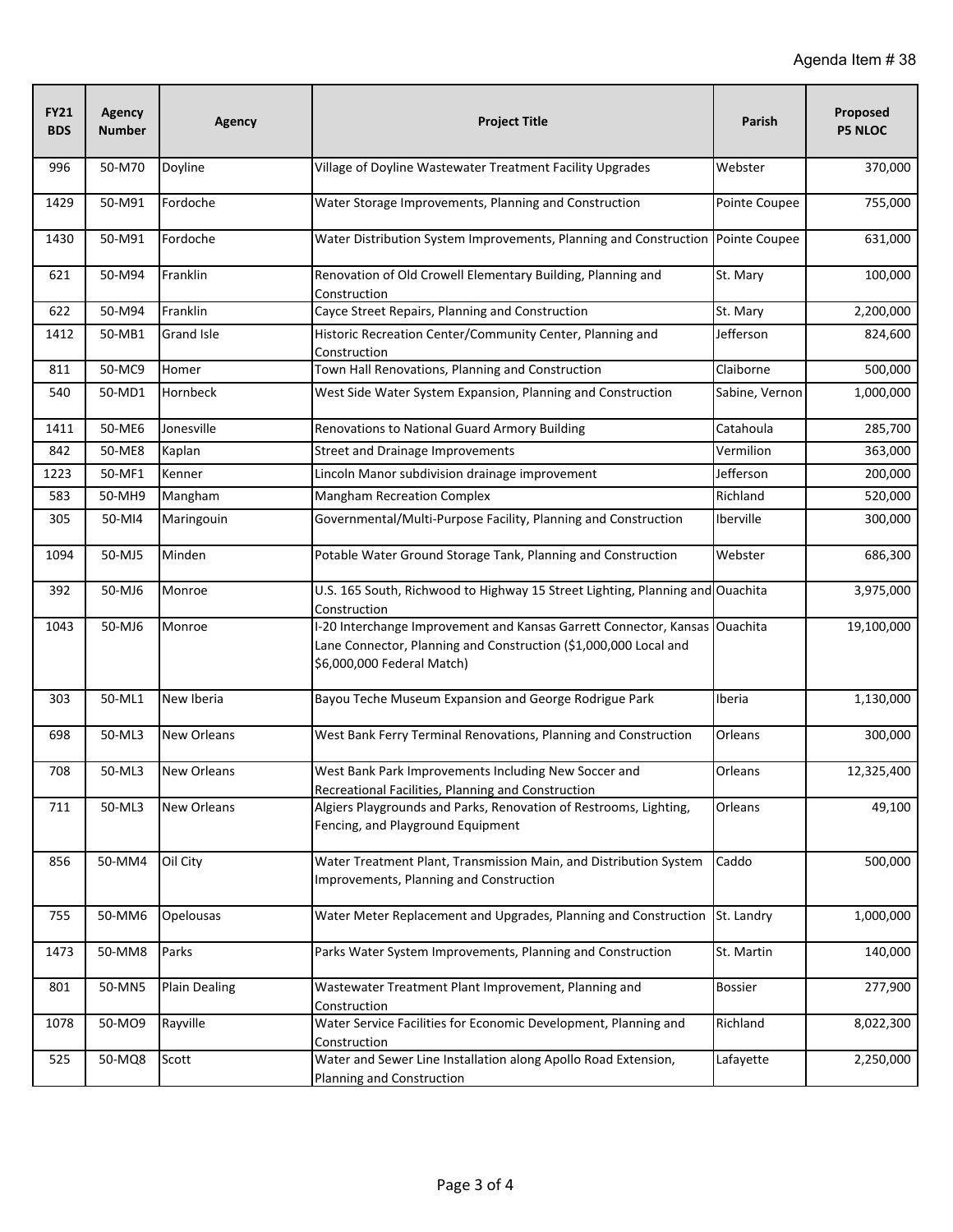| <b>FY21</b><br><b>BDS</b> | Agency<br><b>Number</b> | Agency              | <b>Project Title</b>                                                                               | Parish                | <b>Proposed</b><br><b>P5 NLOC</b> |
|---------------------------|-------------------------|---------------------|----------------------------------------------------------------------------------------------------|-----------------------|-----------------------------------|
| 1112                      | 50-MR1                  | Shreveport          | C.C. Antoine Museum and Arts Center, Planning and Construction<br>(\$64,000 Local Match)           | Caddo                 | 100,000                           |
| 297                       | 50-MS4                  | Springfield         | Sewer System Improvements Planning and Construction                                                | Livingston            | 450,000                           |
| 669                       | 50-MS9                  | Sulphur             | Upgrade Regional Sewerage Pumping Stations (Arizona and Highway<br>108), Planning and Construction | Calcasieu             | 3,400,000                         |
| 714                       | 50-MT3                  | Tallulah            | Emergency Water Production, Transmission and Treatment,<br>Acquisition, Planning and Construction  | Madison               | 75,000                            |
| 395                       | 50-MU4                  | <b>Ville Platte</b> | Ville Platte Evangeline Recreational District                                                      | Evangeline            | 885,000                           |
| 895                       | 50-MV3                  | Westlake            | Compressed Natural Gas Fueling Station, Planning and Construction                                  | Calcasieu             | 1,600,000                         |
| 232                       | 50-MV4                  | Westwego            | Sala Avenue Street and Infrastructure Improvements                                                 | Jefferson             | 850,000                           |
| 239                       | 50-MV4                  | Westwego            | The WHARF, Planning, Construction, and Site Preparation                                            | Jefferson             | 2,200,000                         |
| 241                       | 50-MV4                  | Westwego            | Fire Station, Planning and Construction                                                            | Jefferson             | 300,000                           |
|                           |                         |                     |                                                                                                    | <b>Municipalities</b> | 74,990,300                        |

| 903                            | 50-N41 | <b>Baton Rouge Metro</b>       | <b>Airport Aviation Business Park</b>                                   | <b>East Baton</b> | 2,750,000 |
|--------------------------------|--------|--------------------------------|-------------------------------------------------------------------------|-------------------|-----------|
|                                |        | Airport                        |                                                                         | Rouge             |           |
| 1416                           | 50-NGA | Lincoln Parish Fire            | Renovations to Existing Facility and Additional Buildings, Acquisition, | Lincoln           | 765,000   |
|                                |        | <b>Protection District #1</b>  | Planning and Construction                                               |                   |           |
| 295                            | 50-NP1 | Acadiana Criminalistics        | New Crime Laboratory, Planning, Design, Construction and                | Iberia            | 2,000,000 |
|                                |        | Laboratory District            | Equipment                                                               |                   |           |
|                                |        |                                |                                                                         |                   |           |
| 1041                           | 50-NQG | Lafayette Metro                | Lafayette Loop Project Planning and Construction                        | Lafayette         | 2,500,000 |
|                                |        | <b>Expressway Commission</b>   |                                                                         |                   |           |
|                                |        |                                |                                                                         |                   |           |
| 242                            | 50-NZD | St. Mary Parish Hospital       | Franklin Foundation Hospital Wellness Center                            | St. Mary          | 1,000,000 |
|                                |        |                                |                                                                         |                   |           |
| 819                            | 50-NZG | Cameron Parish Water &         | Cameron Parish Water & Wastewater District No1 Water System             | Cameron           | 475,000   |
|                                |        | <b>Wastewater District No1</b> | Improvements                                                            |                   |           |
|                                |        |                                |                                                                         |                   |           |
| <b>Other Local Governments</b> |        |                                |                                                                         |                   | 9,490,000 |

| 1439 | 50-S10 | Calcasieu Parish School  | Renovations to Lake Charles Boston Stadium, Planning and                          | Calcasieu    | 823,000          |
|------|--------|--------------------------|-----------------------------------------------------------------------------------|--------------|------------------|
|      |        | Board                    | Construction                                                                      |              |                  |
| 1189 | 50-S32 | Livingston Parish School | Widening and Turn Lane Construction for LA Hwy 16 as Part of the                  | Livingston   | 250,000          |
|      |        | Board                    | New Southside Elementary and Jr. High Schools                                     |              |                  |
|      |        |                          |                                                                                   |              |                  |
| 655  | 50-S39 | Pointe Coupee Parish     | Pointe Coupee Parish School Board Office Relocation, Renovation and Pointe Coupee |              | 2,400,000        |
|      |        | School Board             | Rebuilding Due to Flooding Caused by Hurricane Gustav, Planning and               |              |                  |
|      |        |                          |                                                                                   | Cohool Doord | <b>2.472.000</b> |

 **3,473,000 School Board**

**Total P5 Recommended for Non‐State ‐ Local Governments 235,497,100**